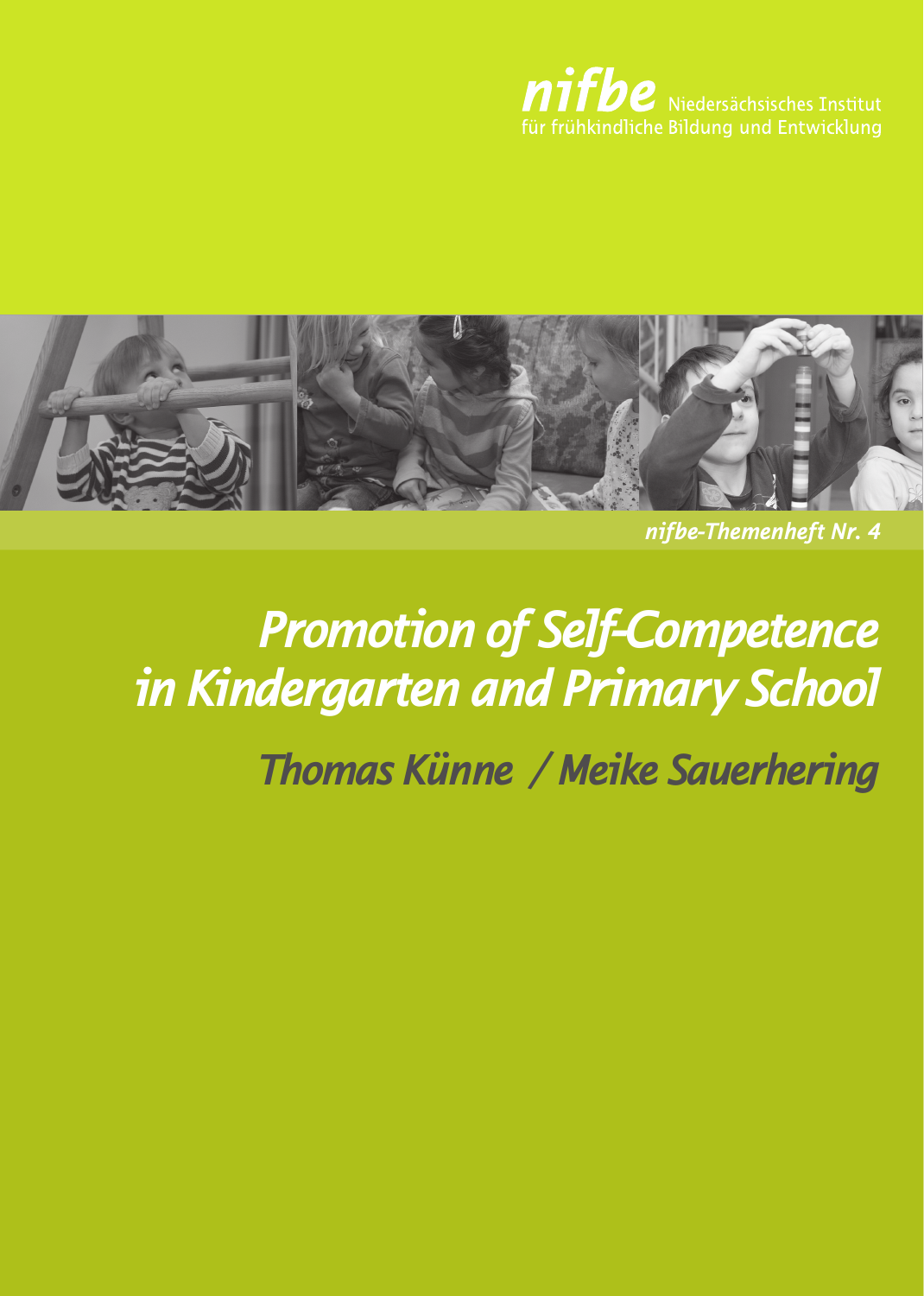Schutzgebühr 2 Euro

Gefördert durch:



Niedersächsisches Ministerium<br>für Wissenschaft und Kultur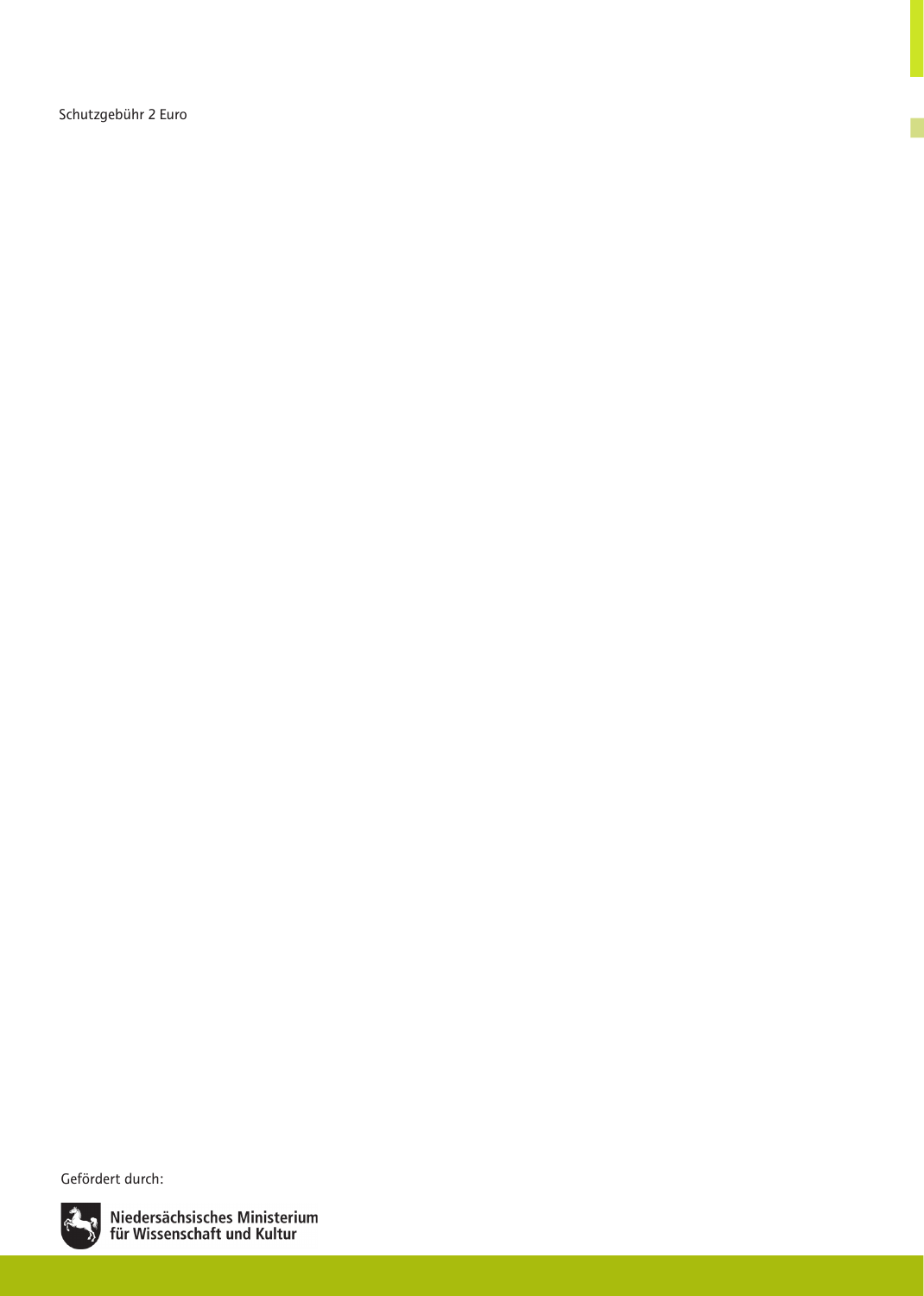# *Promotion of Self-Competence in Kindergarten and Primary School*

### *Abstract:*

We assume that every child is endowed with gifts and needs support to develop these gifts. This text illustrates how kindergartens and primary schools can create a motivating space where learning can take place, in order to support the development of the children's self-competence. Another main issue concerns the forming of a professional educational relationship, as we think that only an educational activity that focuses on the emotional as well as the cognitive processes serves the development of self-competence. Furthermore the theoretical construct of self-competence is shown to be part of the field of psychology and education. A working definition and seven important elements of self-competence will be presented. Finally the type of (structural) framework that can either hinder or support the promotion of self-competence will be described.

#### *Content:*

- 1. Introduction
- 2. Every child has potential
- 3. Development of potential
- 4. Self-competence a collective term
- 5. Self-competence and the competence to learn
- 6. Self-competence in psychology
- 7. The definition of self-competence we work with
- 8. Seven important elements of self-competence
- 9. Promoting self-competence
- 10. The framework and pre-conditions (for developing) self-competence
- 11. Appreciation of diversity as a basis for forming relationships
- 12. References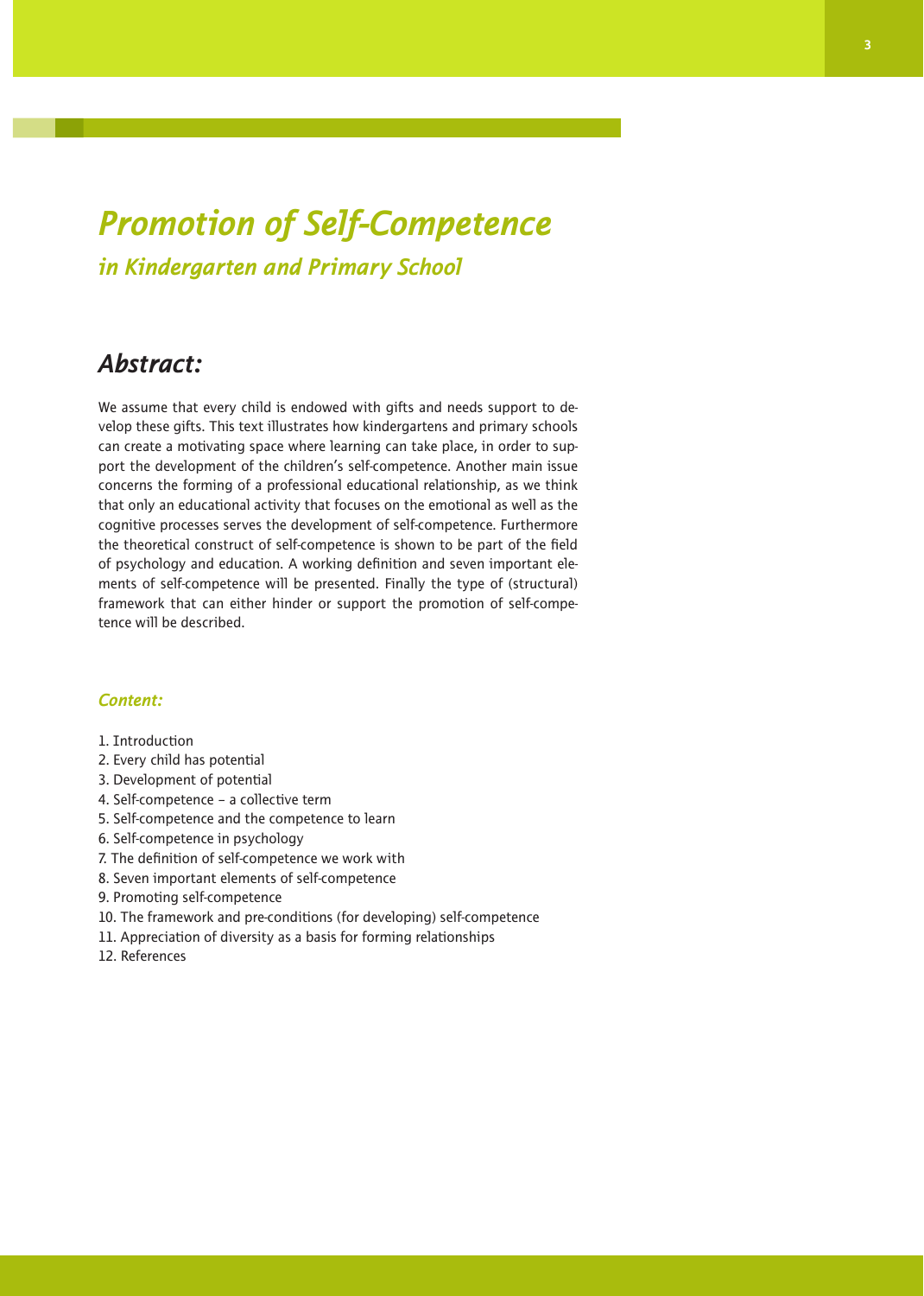### *1. Introduction*

Self-competence, sometimes called ego-competence or personal competence, is one of those expressions that incorporates many ideas, constructs and assumptions. It is often assumed that when this expression is used it is understood by everybody in the same way. But if one listens carefully it becomes clear that the concept of self-competence encompasses a field of enormous breadth.

Apart from this confusing basis, in the end most kindergarten teachers and educators agree that self-competence is important. However, there is disagreement and insecurity concerning the question 'to what end'. How does self-competence develop? And what exactly is it? What does self-competence achieve? In which way is self-competence effective? And from the educators perspective: What can I do to promote self-competence?

In this brochure we want to explore these questions and try to give answers by first having a look at the expression 'self-competence' and then clarifying its meaning for learning and the development of the personality. Then we will describe important self-competences and their practical relevance in everyday life. Last but not least we will describe a model of how self-competence evolves, how it can be promoted and which requirements are needed on the part of educators.

# *2. Every child has potential*

This assumption is the basis of our research at the research centre of the Niedersächsische Institut für frühkindliche Bildung und Entwicklung (nifbe), from an educational as well as psychological point of view. The gifts of children are as manifold and different as the children themselves. It is the task of educators when acting professionally to recognize this and to take it into account in the daily routine. Furthermore it is their task to inspire, elicit and promote every child's gifts by organizing and preparing the learning environment. Essential for this is a successful relationship between the educator and the child which is based on respect for the child's personality.

# *3. Development of potential*

This is another expression that is important in our research and illustrates that it is not self-evident that everybody uses or is able to use her or his gifts. To turn gifts into individual achievement (and here we also mean different achievements in many areas) a large number of conditions must be fulfilled. Related to that, environmental factors as well as personality factors are of vital significance. Therefore from our point of view the development and promotion of self-competence takes a prominent position, as it favours the unfolding of gifts by offering the chance of action, creativity and the regulation of emotions. Before we trace the meaning of self-competence in kindergarten and primary school and define our latest research on this, the expression and its history will be outlined.

*Children's gifts are as manifold and different as the children themselves.*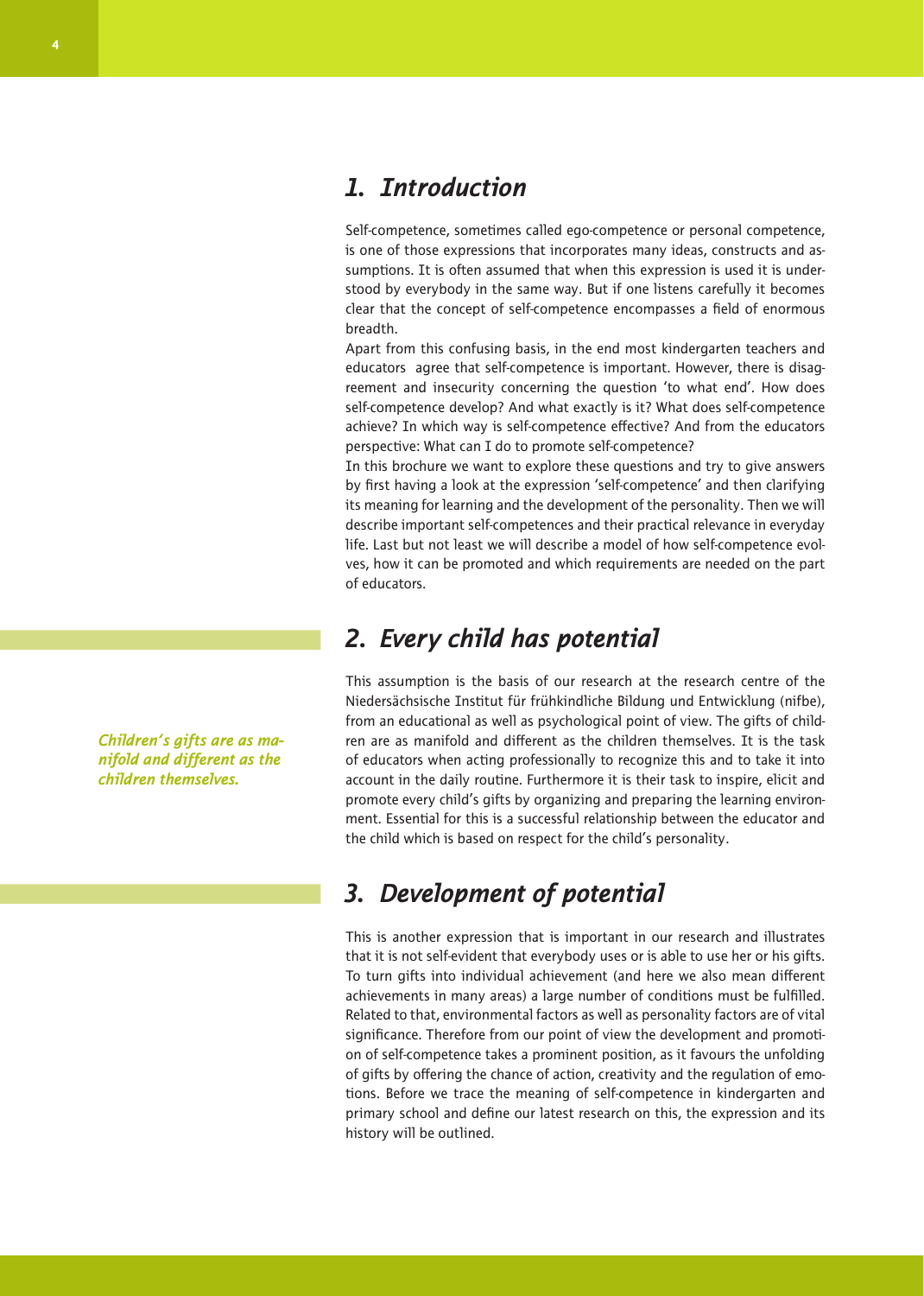### *4. Self-competence – a collective term*

Although in educational science the discussion concerning competence is still very important, the expression is not well-defined yet. As it has many facets we want to get closer to the construct of 'self-competence'.

The term "competence" is used in diverse scientific disciplines, e.g. in constitutional law, the science of communication, psychology, the social and educational sciences. In every discipline a specific definition is needed, but even within each discipline the expression 'competence' is not used in the same way. A formal and / or normative use is just as common as a use referring to facts or content. In all those definitions there is an implicit hint to quality – the quality of human behaviour. Therefore competence refers to concrete ways of acting and the processes that precede them as well as the possibilities that underlie them. With the orientation towards competence the focus is directed at real achievement. The point is the mediation between knowledge and ability – always within a certain context.

The expression 'competence' used in the educational sciences goes back to the 1970s, following the need or the necessity to widen the concept of "key competences". This approach, related to this specific field, should be supplemented by aspects that are interdisciplinary and more related to the individual (see Rohlfs et al, 2008). The question which competences are seen as relevant is necessarily dependent on the context. Competences are tied to specific moments of activities. They refer to the link between knowledge and ability in coping with the required action (see Klieme, 2004). For the science of education the construct 'competence' offers a suitable possibility to turn the professional focus on "acts of learning in the serious situations of social life and work" (Brödel, 2002, p. 39), because in that way the ability, the willingness, the concrete situation and the transferability to many situations will be highlighted. The development of competences is the result of learning processes and therefore the subject of educational research.

In the psychology of motivation the construct 'competence' is based on the assumption that the individual organises the production of certain basic abilities her- or himself (see Erpenbeck/Rosenstiel 2007). This is the point where it is linked to education. Because if the individual produces achievement by her/ himself that means nothing else than that the individual or to be more precise the human being has learnt something. In this case processes work that have been started deliberately, that means they require motivation and are based on interest. What is not meant here is the process of maturation which happens by itself and automatically, the same way that the crawling of a child is followed by running. If competence is related to interaction then an effective exchange with the environment is needed.

*Competences are tied to specific moments of activities. They refer to the link between knowledge and ability in coping with the required action*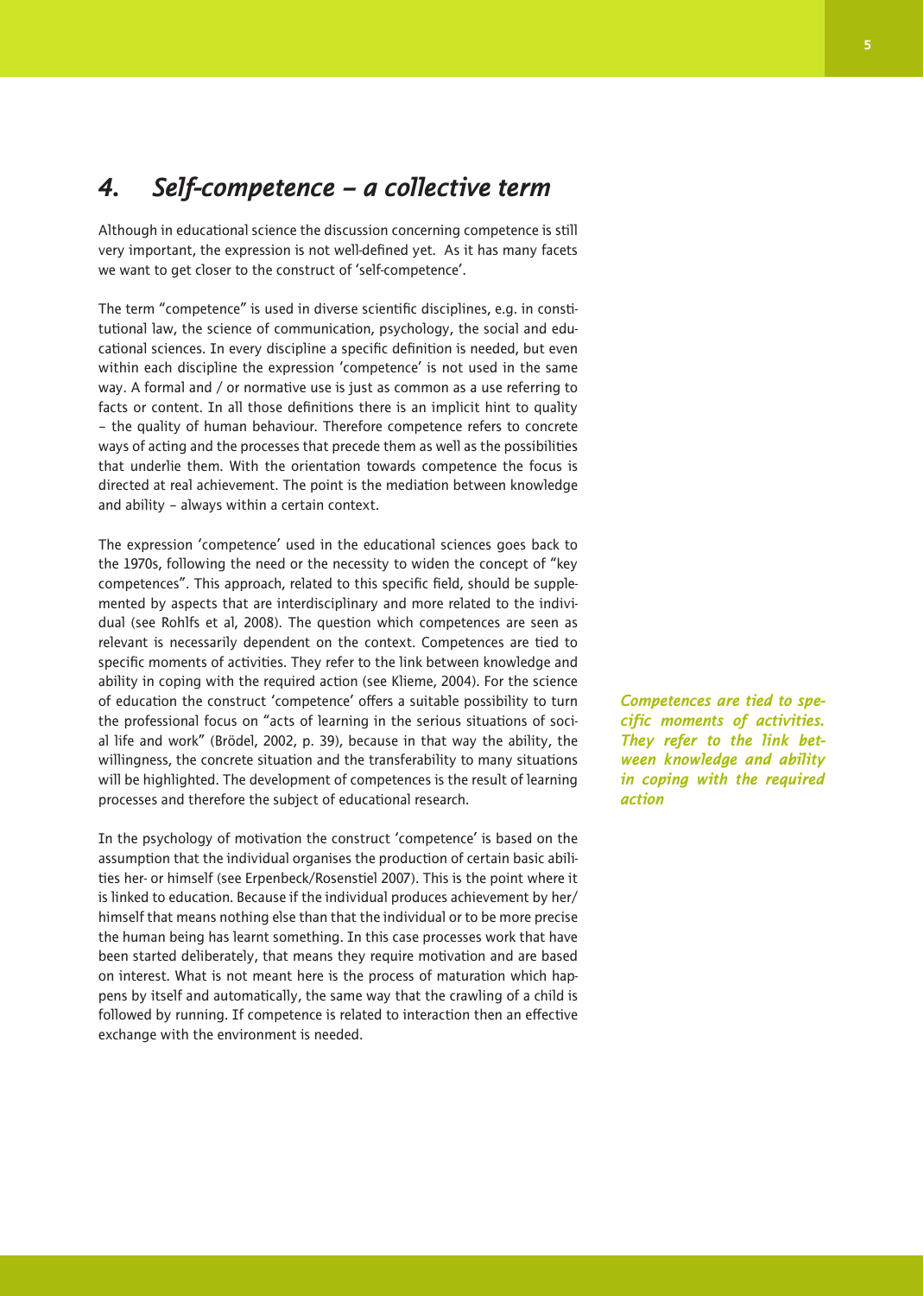

Figure 1 : self-competence as a basic-competence

*Self-competence is understood as a bundle of individual competences*

# *5. Self-competence and the competence to learn*

In the tradition of education, self-competence is understood as one of four competences, which together form the competence to learn (see Czerwanski / Solzbacher, 2004). In modern society the aim of education and cultivation is not the transmission of fixed knowledge, but the possibility of participating in society and the strengthening of the personality, these are preconditions that must be fulfilled. The central aspect is life-long learning. To prepare for this, the goal is to introduce children early to organising their processes of learning themselves. Weinert describes the competence to learn as a 'fundamental aim of education' (Weinert, 2000). Usually the four subdomains social competence, competence in facts and methods and self-competence have equal rank. They cannot be separated from each other. For example, it doesn't make much sense to teach the competence of methods without relating to facts (see Czerwanski / Solzbacher 2002; Engres, 2007). However, in our opinion self-competence is not on the same level as social competence, competence in facts and methods but can be seen as a basic competence (see Solzbacher / Behrensen / Sauerhering, 2011 In: Kuhl et al.: Bildung braucht Beziehung, p. 41).

## *6. Self-competence in psychology*

In the field of the psychology of the personality, which is orientated more or less towards experiments, individual competences and areas of competence are described and researched. In this sense self-competence would be understood as a bundle of individual competences which are important for the development of the personality and for learning in the broadest sense. Part of these personal competences is for example the ability to motivate oneself as well as the ability to cope with failure. With these competences the core is the ability to handle ones emotions, one could also speak of the regulation of affects or of oneself (Kuhl / Künne / Aufhammer, 2011; Strehlau / Künne, 2011). This is important, as every action, learning step and aspect of behaviour is basically coloured by affects, that is it is connected to emotions or releases emotions. From the point of the psychology of the personality, self-competence is based on the regulation of emotions; from this individual competences are formed such as motivating or calming oneself. These individual competences are the basis for the competence to learn, as a child can learn and develop especially well if, for example she/he is able to motivate her/himself when tasks are difficult or frustrating, and when she/he can handle mistakes or failures in a constructive way. A model which shows these connections clearly is described by Heller and his colleagues in the Munich model of intelligence/ giftedness (Heller et.al, 2007, p. 143).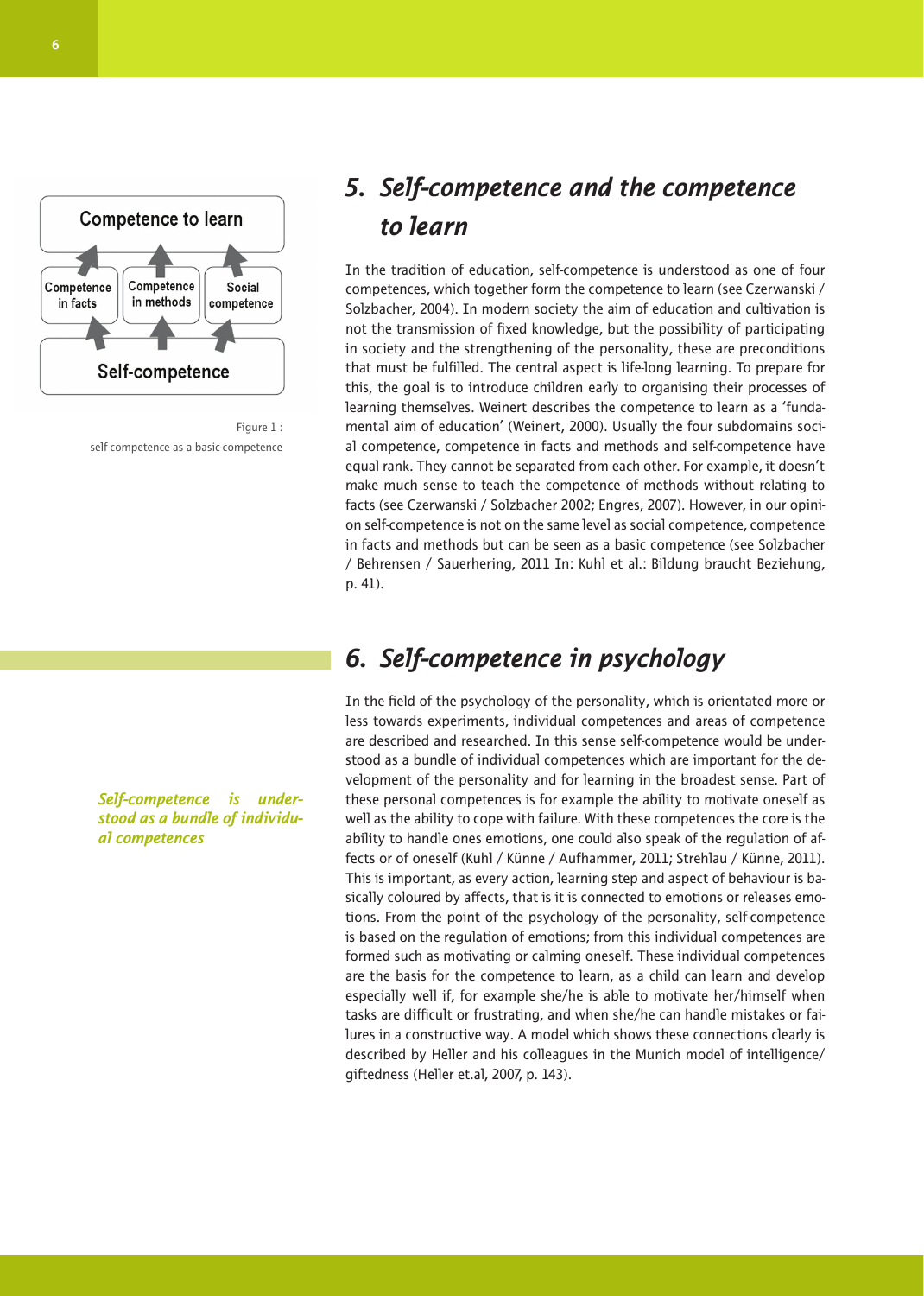# *7. The definition of self-competence we work with*

We have seen that the use and the definition of the expression self-competence are not standardised, therefore we present the following definition:

*The development of self-competence must be seen as a life-long process. Self-competence describes the ability of being able to act in a motivated and active way in changing circumstances. The individual's ability to act depends essentially on the ability to connect knowledge and emotions. For the development of self-competence (professional) educational relationships are just as important as the designing of the learning environment. Most important is the ability of the educator to reflect on her/himself.*

The central point is that we understand the development of self-competence as a process. The foundations of self-competence are acquired in the early phases of childhood, however, they can still be developed at a later stage. This happens mostly on the basis of successful educational relationships and conditions, which enable children to effectively influence their lives, but at the same time challenge their experiences of self-efficacy. This happens when the content of learning has a personal meaning for the child, arouses her/ his curiosity or the child feels that she/he can grow with the task and extend her/his experiences. It is the task of the educators to design the learning environment in a way that the child can actively learn on her/his own accord. Besides the relationship with the child plays a decisive role. On the basis of knowledge (concerning specific conditions for development and learning) professional relationships can be created which are characterised by authenticity and appreciation. In order to promote the self-competence of the child, the self-competence of the educator is a necessary pre-condition.

### *8. Important elements of self-competence*

During the last years psychological research has gained many new insights into self-competence and how it is connected with the regulation of emotions (see Kuhl 2001). One important differentiation discovered in this research is the one between "ego" and "self". In this tradition the "ego" is understood as a conscious instance that has clear objectives, draws logical conclusions and focuses its attention, e.g. towards a concrete task. The "self" is seen as an archive of enormous proportions of personal experiences, wishes, needs, preferences, worries and much more. By now psychological research can describe this "self" and partly offer explanations how it works (see Kuhl 2011; Kuhl / Künne / Aufhammer 2011), however, these explanations would go beyond the scope of this brochure and go too far into theoretical detail. It is possible, though, to deduce seven important elements of self-competence from the mechanisms of how it functions, as described in research (Kuhl 2001; see also Storch / Kuhl 2011). These will be explained, as they offer first approaches to promote self-competence.

*Self-competence describes the ability of being able to act in a motivated and active way in changing circumstances.* 

*The important differentiation between "ego" and "self".*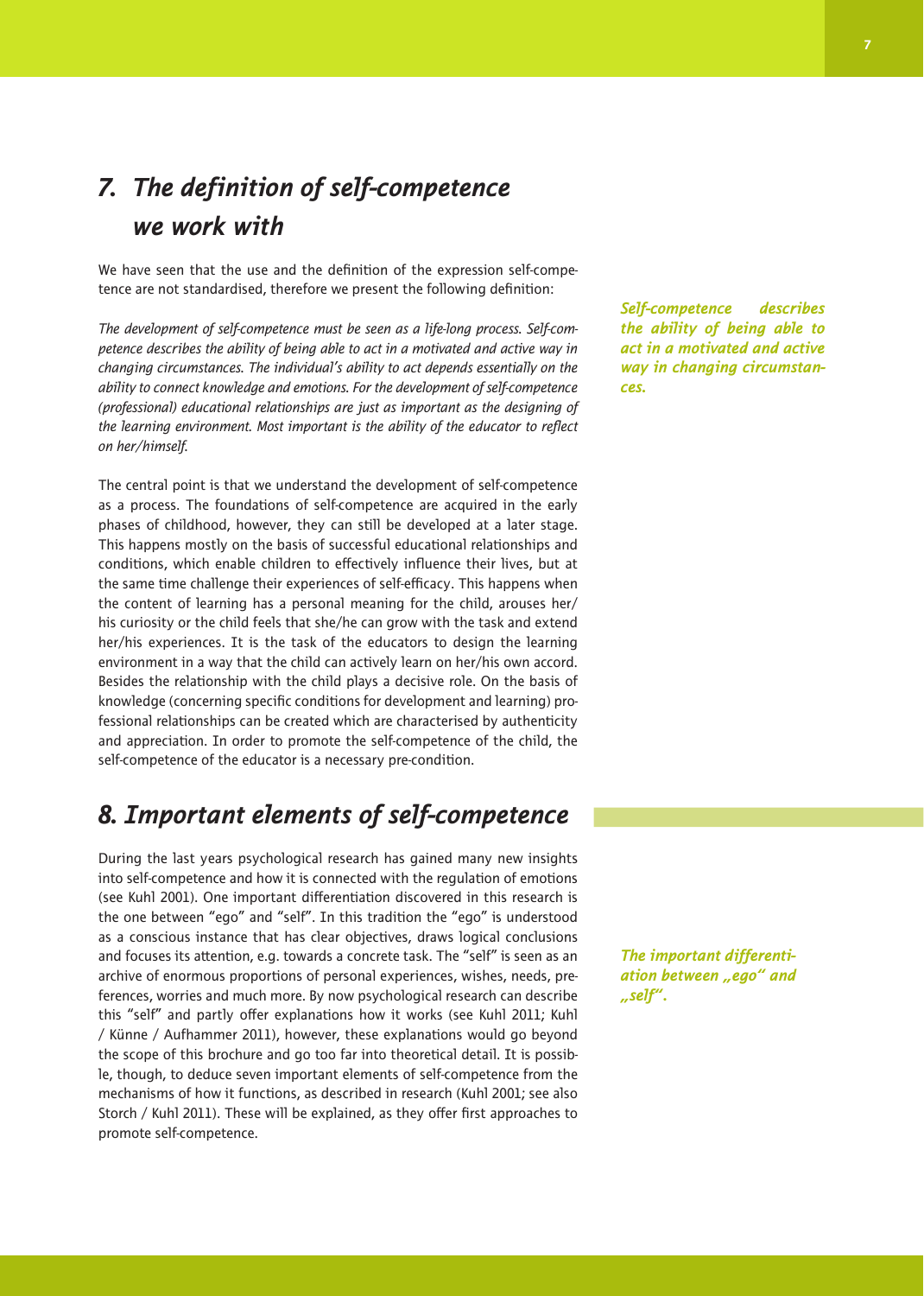The "self", as opposed to the "step-by-step-logic" of the "ego", is able to take into account different pieces of information at the same time (i.e. simultaneously) and therefore determine decisions and actions in a way that it can do justice to many different needs, values and abilities (ones own and those of others). The seven important elements of self-competence will now be described. In the following figure they are clearly summed up in the form of a house.

**(1)** An important element of self-competence is a feeling of trust in oneself and the world which from the point of the psychology of development develops from a safe relationship (or bond) and enables the child to enter the world openly and confidently and always to feel a basic safety. Based on this safety a child can be open towards new spaces and activities and explore her/ his surrounding (see Ahnert 2011 and others).

**(2)** When developing further a child learns to become aware of her/his inner condition and gets feedback from others (e.g. the mother mirrors the sad face of the child). This perception of self provides the child with information on how she/he feels and what she/he needs or does not need anymore (Kuhl 2001).

**(3)** At the same time the emotional expression of self must be mentioned (Petermann / Wiedebusch 2008, chapter 2). Here the child expresses her/his emotional status towards an attachment figure by mimicking, with gestures and physically. From the reactions (see point 2) she/he gets feedback on her/ his status and in that way the child learns to differentiate and starts to regulate feelings and emotional statuses (see conditioning of systems).

If the regulation of emotions and emotional statuses succeeds more and more autonomously, then in the course of the development one can speak of **(4)**  self-motivation or **(5)** self-pacification. Both abilities basically describe the autonomous regulation of motivation (e.g. of putting oneself into a suitably good mood in order to remain motivated or to start on a difficult task) or pacification (e.g. of being able to calm oneself inside and outside or to regulate one's own level of tension in a way to remain able to act).

**(6)** The processing of feedback from the environment is not that easy. Often the feedback arrives verbally and purely "brainy" in the "ego", which cannot really handle feedback. Feedback is best processed by the "self" which has already been described as an archive (see above). In the "self" feedback (criticism as well as praise and appreciation) can be stored and processed holistically. That means feedback does not remain just a verbal "well done", but is stored as a whole parcel with feelings, physical signals and impressions of the situation. Only then can feedback have a lasting effect (Storch / Kuhl 2011).

**(7)** Integrative competence of the "self" must be named as the last element of self-competence. This competence makes it possible to bear contradictions and to finally integrate them. For example a child learns that her/his mother can sometimes be in a bad mood, but is not basically bad, but is – as everybody else – sometimes in a good and sometimes in a bad mood. If in the course of development the child succeeds in integrating this, the mother remains a positive person she/he can trust, even if she is sometimes in a bad mood.

*A feeling of trust in oneself and the world*

*Sense of self*

*Emotional expression of self*

*Self-motivation and self-pacification*

*Holistic processing of feedback from the environment*

*Integrative competence*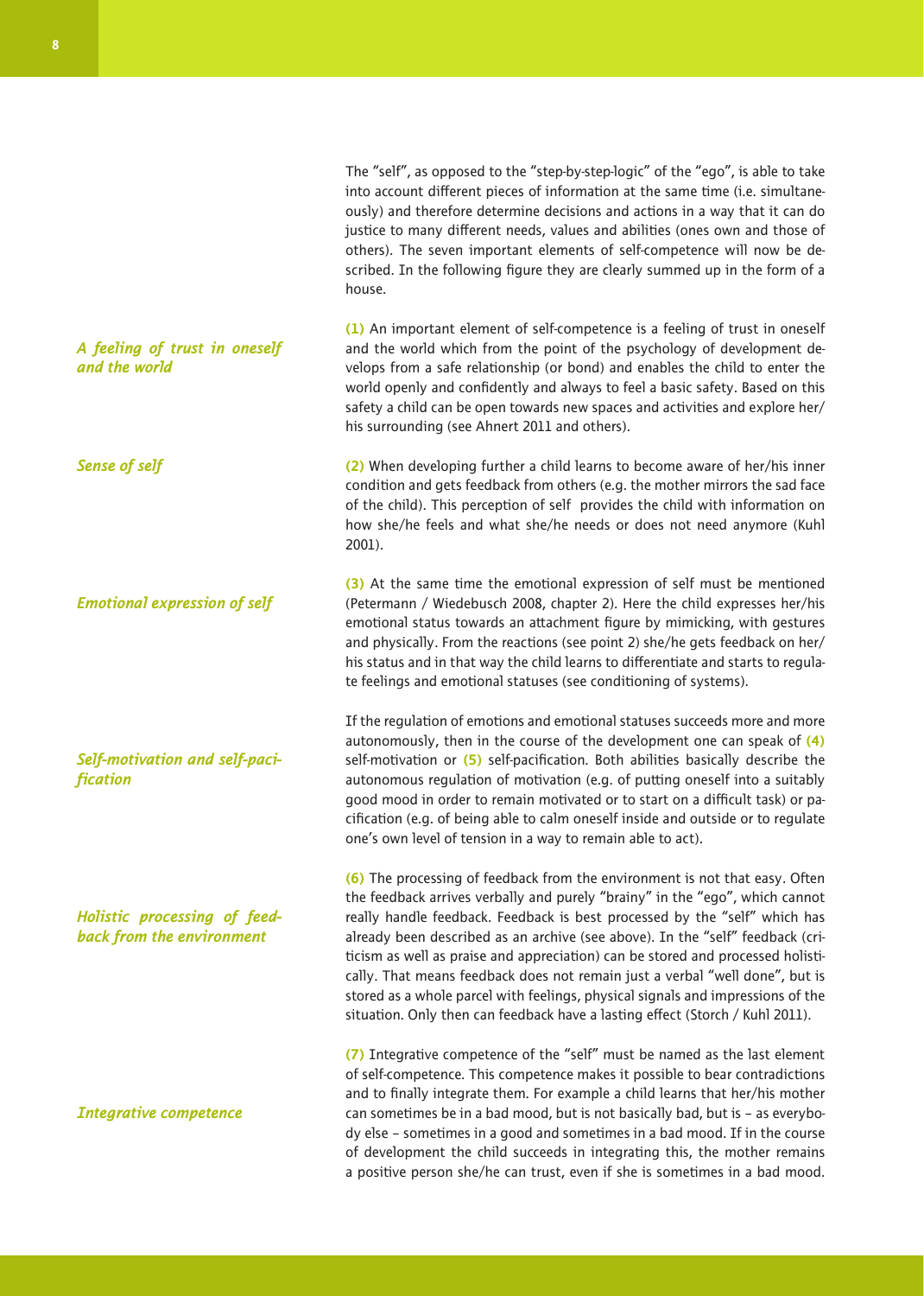Of course this applies to fathers as well as to every other attachment figure. During the time before this ability to integrate is developed, children always experience adults in a certain moment: if an adult is in a bad mood, she/he is thoroughly bad. In return it follows from a good mood that the adult is good. Only when the development has progressed, the "self's" integrative competence comes into being and makes a further and more relaxed view possible, e.g. concerning contradictory emotions: How can I be in a good and in a bad mood? It works if I know that there are different situations, different catalysts for moods, the daily form and much more that I can take into account. This taking into account of all kinds of conditions one can think of constitutes the integrative competence of the self. With its help it is possible to adjust the other six elements in a sensible way so that a child is successful in moving in her/his world and to take into account her/his abilities and needs as well as the possibilities, expectations and needs of the people in her/his social and cultural environment.

#### *The House of self-competences*

This image of a house of self-competences helps somewhat to have an overview of the complex area of self-competences. Starting at the bottom one can imagine how the different self-competences build upon each other. Next to this structured overview the house offers a practical aspect, it can be used to assist observation to see which areas the child can already fill and where we can support it. That means the child can know a lot about her/himself (selfperception), grow up in secure relationships (safe basis), use her/his stuffed animal to become calm (self-pacification) and voluntarily help to clean up a mess (self-motivation). She/he notices how other children react towards her/ him and learns from it (application of feedback) and is able to understand that adults are sometimes in a good and sometimes in a bad mood (integrative competence).

However, it is noticed that she/he doesn't really show her/his feelings, one often doesn't know how she/he feels. The emotional expression of self is an important component of self-competence and not yet well developed. Now one could encourage the child to talk about her/himself. Some good ideas will certainly come to your mind or you would already have become active in everyday life because you intuitively felt that the child almost never talked about her/himself. In this or a similar way the house of self-competence can assist observation or be a starting point for a discussion with colleagues or parents. Have a go at trying it!



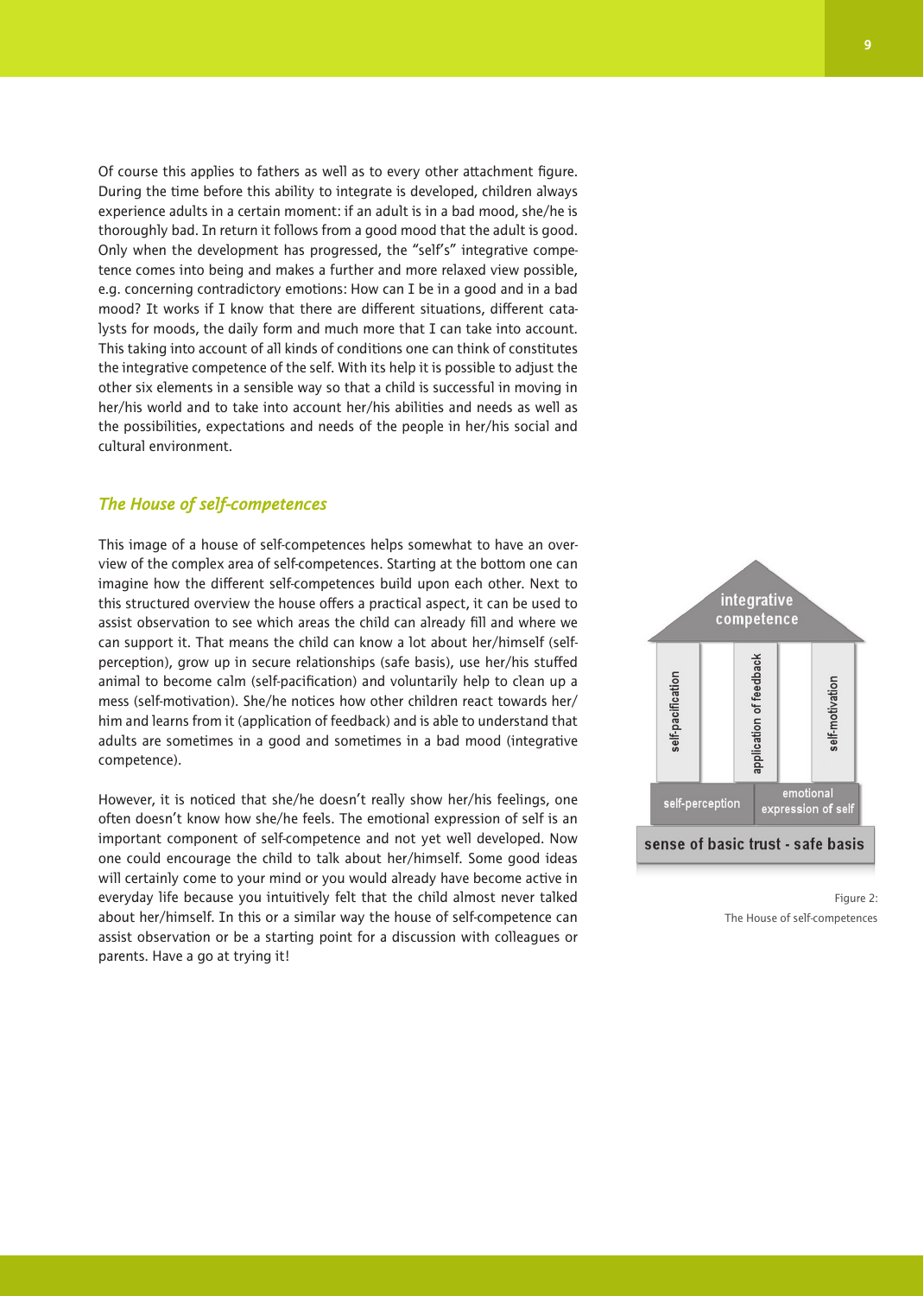**10**

#### *Relationships and learning environments as determining factors*

#### *Self-directed autonomy and self-efficacy*

# *9. Promoting self-competence*

The basis for acquiring self-competence can be found in the early phases of a child's life, however, it can still be built up in later life (see Martens / Kuhl, 2004). As our working definition (see above) makes clear, the promotion of self-competence is a decisive factor in the professional educational relationships of for example kindergarten and other teachers. In educational everyday activities situations can be created in which children can experience themselves as self-competent. This can happen when children are accompanied with sensitivity when coping with difficulties, but not when they are presented with solutions or when problems are solved for them.

The promotion of self-competence is mainly influenced by two components: on the one hand by the shaping of the relationship between the educator and the child, on the other hand by the creation of a motivating learning environment. In practice, these two areas cannot be separated from each other. Acting as a professional is characterized by the way an educator succeeds in establishing a good balance between these two components. Here the selfcompetence of the acting educator is of importance.

The development of self-competence is also determined by the fact whether learning is experienced as self-efficient. Self-efficient learning is only possible when success can be experienced within a frame of interesting and adequately challenging tasks (only these are motivating learning environments!) which require perseverance. Therefore the approach of the necessity of being active oneself is stressed again and again, because that is the only way in which self-efficacy can be created. In settings like these the child is asked to create her/his goals and to take responsibility for them. The design of the learning environment can have a positive influence on the development of self-competence, when there are concepts which encourage the children to be active on their own and which are combined with sensitivity and in the end do not leave the children alone. The sensible use of suitable methods in the everyday life of kindergartens and the daily arrangement of lessons can open opportunities for children in which they can experience success and learn to cope with failures (e.g. when they work on a project or according to a weekly plan). Then it is possible to connect with the interests and abilities of the children, that means creating a personal focus on what has to be learned, that will have a decisive influence on the motivation of the children and finally on the ability to persevere. The latter develops especially when the children have been active themselves, the result has been positive and they have been guided with sensitivity. Even before entering school the first self-competences such as the ability to persevere can be measured, e.g. by the task to draw a picture which is then interrupted by a puppet. Children that kindergarten teachers have assessed as self-competent will later more often than not repeat tasks that were interrupted by the puppet (see annual report 2008 of the Research Centre for the Promotion of Gifts and Talents). That means children who are self-competent develop a goal (as stated above) and assume responsibility, which leads to the wish to voluntarily repeat the task that was interrupted in order to finish it that time.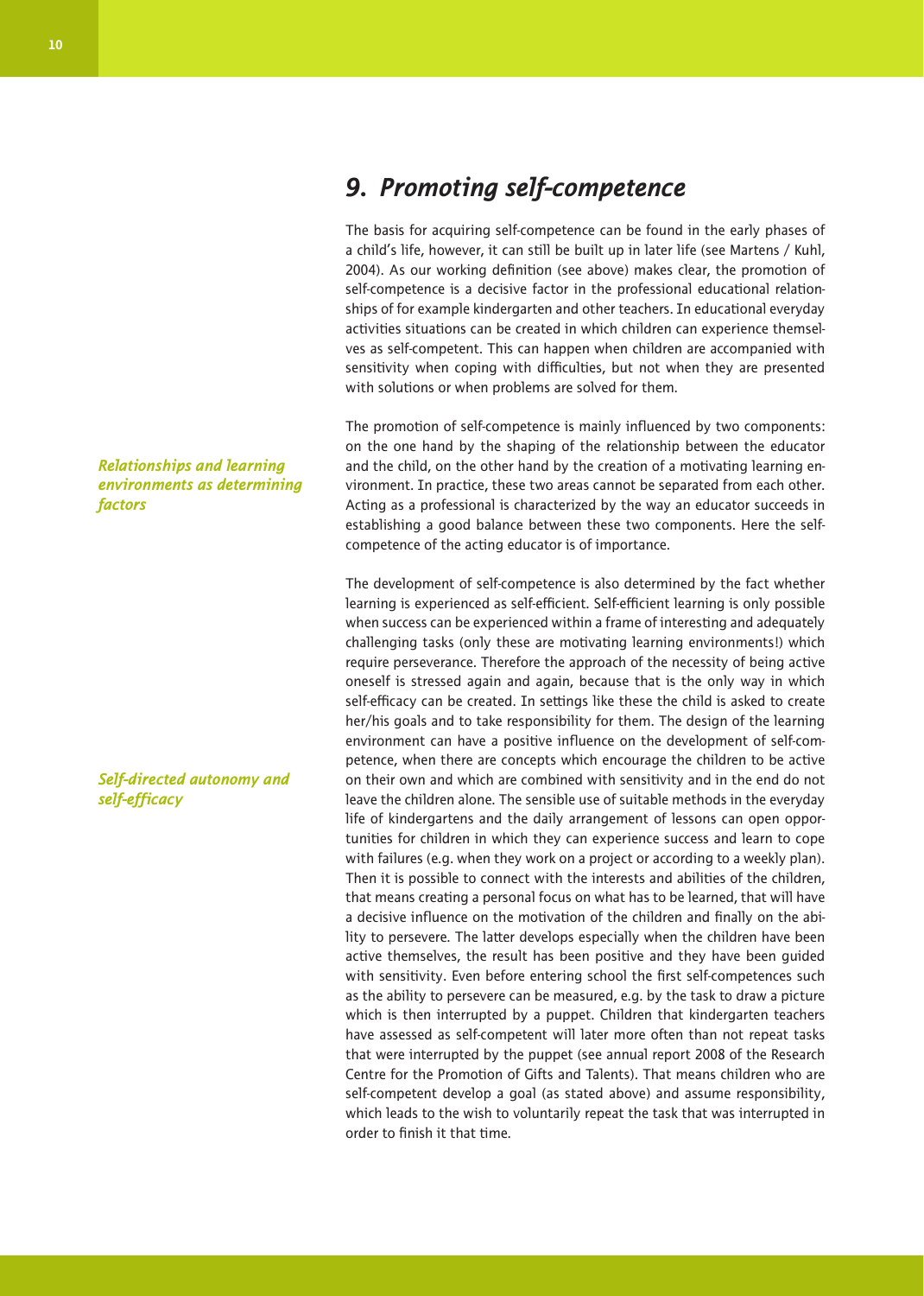Self-competence is mainly learned in a dialogue. Respect and appreciation are the attitudes of those interested in a promotion that is sensitive concerning relationships. Respect, warmth, mutual consideration as well as a complete emphatic understanding and authenticity as well as honesty create trust and respect as an important basis for a successful relationship between teacher and pupil (see Tausch and Tausch, who in the 1950/60s conducted many studies concerning the behaviour of teachers) as well as in the relationship kindergarten teacher – child. The experience to be valued is especially crucial in influencing the trust in ones potential and in that way also has a bearing on the conversion of ability into individual achievement. This is positively supported by concepts or settings in which children receive positive feedback concerning their development (to learn). A decisive attribute here is the orientation towards resources. Schools can use certain reforms of the assessment of achievements such as reports on the development of learning, portfolios, diaries describing learning, pupils assessing themselves or each other etc.. In connection with these instruments there can and should be a dialogue with the children aiming at respectfully giving necessary information on the development of their learning. The child feels: "It's about me". On the level of the development of self-competence the children and young people learn in a way that their achievement is appreciated, that it is important to the educator to set ambitious tasks that are transparent and can be fulfilled and that they are interested in their achievement. For example, in reports on the development of learning it can be made clear that frustration tolerance is worthwhile and appreciated. Methods such as feedback, interim reports and conversations in between can be experienced as appreciative and motivating and help the child to "carry on". An encouraging culture of feedback is an important part of a culture of appreciation and as mentioned above an important part in the house of the seven self-competences (6).

In schools it is essential to develop a culture of learning and a learning environment that makes it possible for pupils to acquire self-competence and to try it out in complex learning arrangements. This happens on the basis of an appreciative professional relationship between teacher and pupil. In day care centres for children the building and forming of relationships belong to the core of the educational work that must be accomplished. However, in kindergarten the importance of relationships must be explicitly reflected in view of learning and education, as they can quickly be lost from sight because of the demands and the increasing pressure.

The aim is the development or consolidation of a culture of appreciation that is determined by principles of appreciating each other, of the rejection of discrimination and the aim of integration and participation. At present it is not possible to resort to approaches of promotion that have been evaluated, so that kindergartens and schools have to design and try out a structured promotion that is sensitive concerning relationships.

The starting point is the interest in the child, her/his development and gifts. Only if there is an authentic interest in the child, accepting the child in her/his individuality can succeed. The interest in the child is closely connected with the quality of relationships.

*Respect and und appreciation as an educational attitude als* 

*Orientation towards resources*

#### *Positive feedback culture*

*The starting point is always the interest in the child*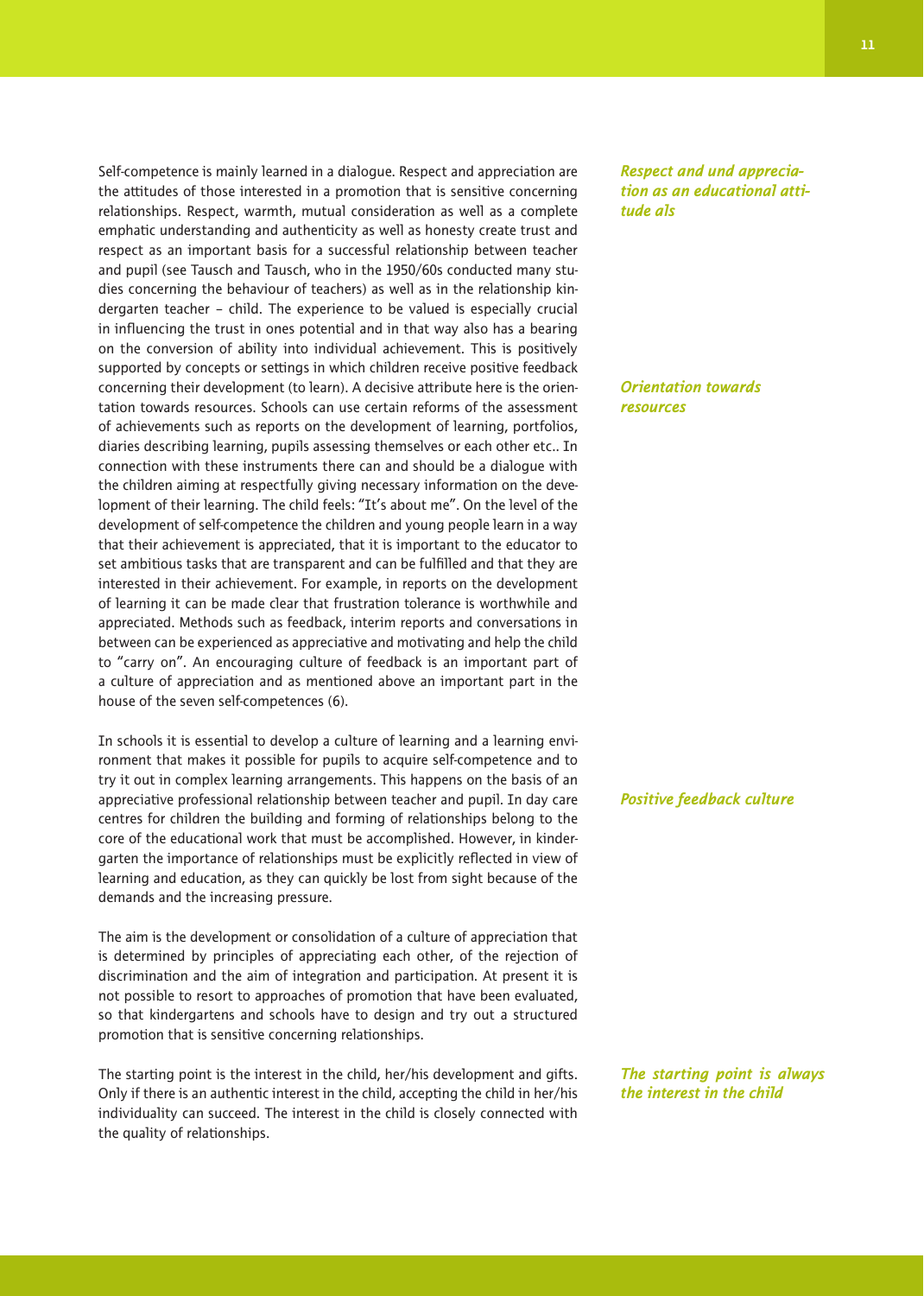# *10. The framework and pre-conditions (for developing) self-competence*

The promotion of the self-competence of the child is in close alignment with the self-competence of the educator, as professional educational relationships can only be formed, reliably sustained and creatively shaped on this basis. It necessitates an educational attitude that is based on the sound knowledge of infantile conditions of development and learning and is continuously reflected upon. This reflection encompasses the dimension of constructing relationships as well as the knowledge of the individual child and her/his specific conditions of development and learning. This professionalism of the expert and her/his potential of reflection is supported by corresponding forms of the cooperation of the staff.

In order to achieve this teachers and kindergarten teachers need a corresponding institutional framework that leaves time to create relationships for the choice and application of suitable methods and instruments as well as the necessary training and also for the cooperation of the staff. Kindergarten teachers and teachers need a culture of appreciation, too.

# *11. Appreciation of diversity as a basis for forming relationships*

Our studies of individual promotion in day care centres and primary schools made clear that educational action is definitely based on the perception and appreciation of the personality of the child. All the kindergarten teachers that we questioned continuously stressed the major significance of a successful relationship with the individual child as an essential prerequisite for her/his ability to learn in kindergarten. This attitude is also widespread among the primary school teachers we questioned. The challenge is on the one hand to offer to the child a reliable relationship and support, but on the other hand to do so only for a limited time. Handling the resulting ambivalences is interdependent with the professional self-concept of educators.

Educational action is influenced by the knowledge that children can behave quite differently in the institution and therefore need different forms of address, support and closeness. In elementary education the forming of relationships, taking into account the diversity of the children, is a key matter. For example there are elaborate programmes of acclimatisation that help the children with the transition from the family to the institution. In school the teacher-child-relationship plays an important role for the educational action of the individual teacher, however the relationships must be built within formalised structures. From a formal point of view the role of the teacher is focussed on imparting knowledge and assessing achievement. From an educational point of view the resulting restrictions are quite often in the way of the necessary work on the relationship. The individual primary school teacher must align the compliance with the educational mandate with her/his selfconcept as an educator.

*Kindergarten teachers and teachers need a culture of appreciation, too.*

*Educational neccesity versus institutional constraints*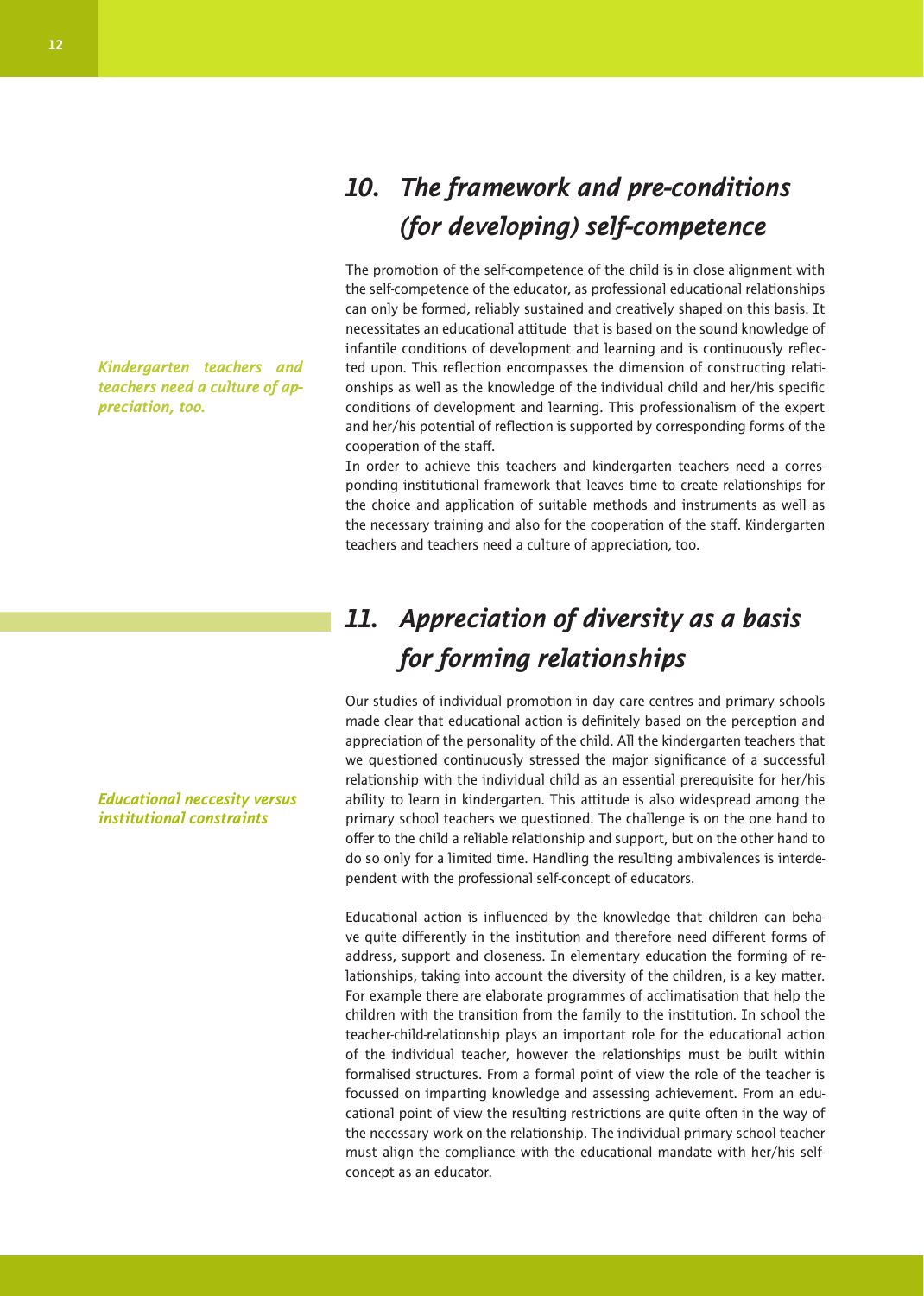Indeed, in our research the stakeholders in both institutions, kindergarten and primary school, name the institutional framework as debilitating for creating a culture of relationships as a basis for improved individual promotion. This could become a stumbling block for individual promotion, as it influences the forming of genuine (professional) relationships. Our studies support the assumption that the educator-child-relationship is strongly influenced by "institutional consternation" (Bönsch 2001, p. 898), that is day care centres or schools as institutions effectively form the culture of relationships within the institutions. We know from research: overtaxing and pressure weaken the quality of relationships (see Bönsch 2001). Relationships partly take place and are experienced in just a formalised way – which has consequences for the educator and the child.

It has to be assumed that the culture of relationships in kindergarten and school is formed to a large extent by how educators perceive the institution in general and the possibilities to work in it professionally. Therefore one has to see to it that educators who are confronted with the many new and partly contradictory demands get the most support and the highest respect from educational policy makers and scientists. Then educators can experience themselves as self-competent and support the children when building their self-competence.

### *12. References*

- Ahnert, L. (2011), Wieviel Mutter braucht ein Kind? Heidelberg.
- Becker-Stoll, F.; Textor, M.R. (Hg.) (2007), Die Erzieherin-Kind-Beziehung. Zentrum von Bildung und Erziehung. Berlin, Düsseldorf, Mannheim.
- Behrensen, B./ Sauerhering, M./ Solzbacher, C./ Warnecke, W. (2011): Das einzelne Kind im Blick. Individuelle Förderung in der Kita. Freiburg.
- Bönsch, M. (2001): Das Lehrer/in Schüler/ in Verhältnis. In: Roth, L. (Hg.): Pädagogik – Handbuch für Studium und Praxis. 2. überarb. Und erw. Aufl. München.
- Brödel, R.: Relationierungen zur Kompetenzdebatte. In: Literatur- und Forschungsreport Weiterbildung. Jg. 49 (2002) S.39. zitiert nach: Klieme, E.; Hartig, J.: Kompetenzkonzepte in den Sozialwissenschaften und im erziehungswissenschaftlichen Diskurs. In: Kompetenzdiagnostik. Zeitschrift für Erziehungswissenschaft 8 / 2007.
- Czerwansk, A./ Solzbacher, C./ Vollstaedt, V. (2004), Förderung von Lernkompetenz in der Schule, Bd. 2 Praxisbeispiele und Materialien, Gütersloh, Verlag Bertelsmann Stiftung
- Czerwanski, A./ Solzbacher, C./ Vollstädt, W. (Hg.) (2002): Förderung von Lernkompetenz in der Schule. Bd. 1: Recherche und Empfehlungen. Gütersloh
- Engres, W. (Hg.) (2007), Lernen lernen Wie stricken ohne Wolle? 13 Experten streiten über Konzepte und Modelle zur Lernmethodik. Weinheim; Basel.

*Overtaxing and pressure weaken the quality of relationships*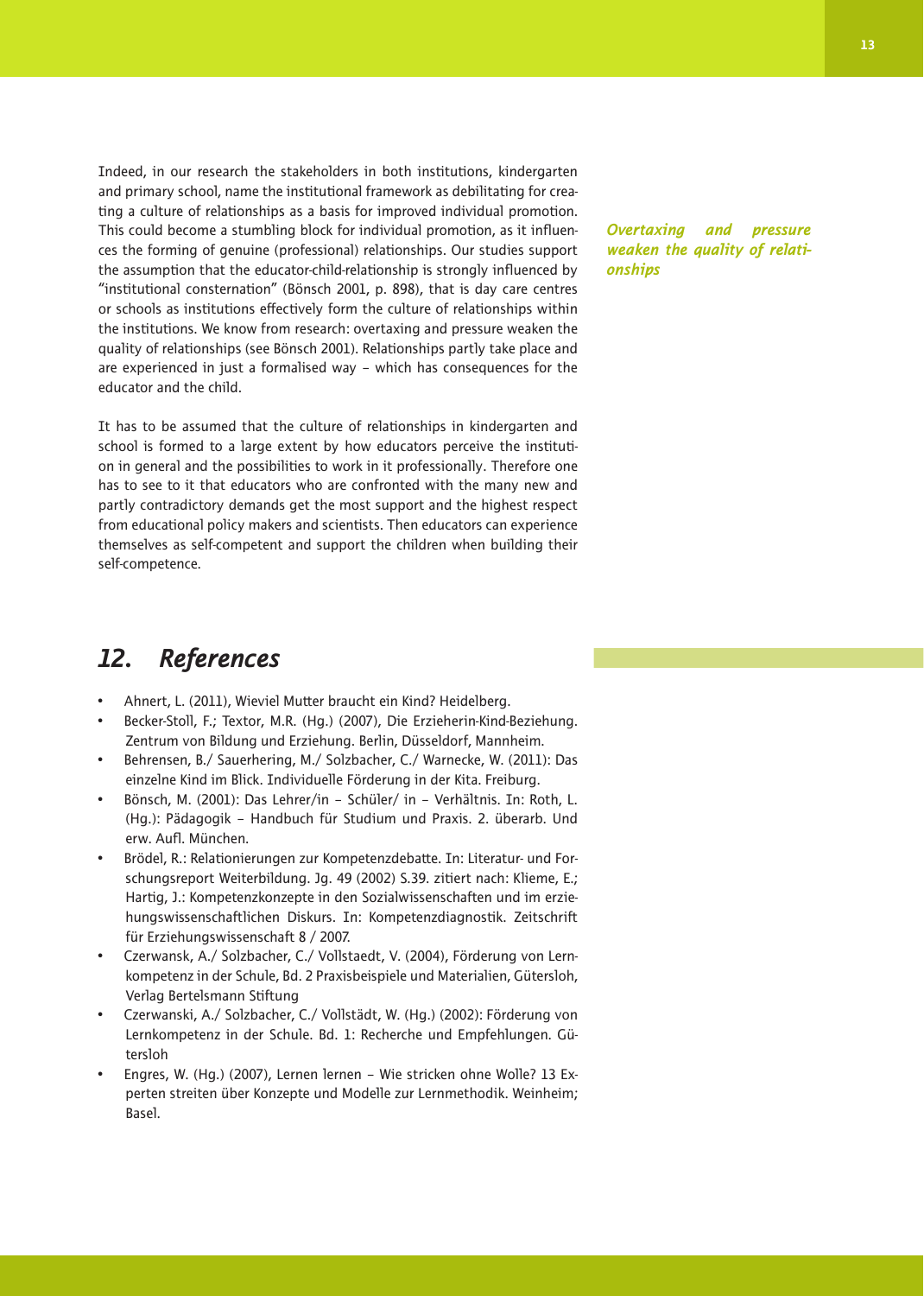- Erpenbeck, J.; Rosenstiel, L. von (2007), Handbuch Kompetenzmessung. Stuttgart.
- Heller, K./ Ziegler, A., (2007), Begabt sein in Deutschland. Berlin u.a..
- Klieme, E.; Hartig, J. (2007), Kompetenzkonzepte in den Sozialwissenschaften und im erziehungswissenschaftlichen Diskurs. In: Kompetenzdiagnostik. Zeitschrift für Erziehungswissenschaft 8 / 2007.
- Kuhl, J.: Müller-Using, S.: Solzbacher, C.: Warnecke, W. (Hg.) (2011), Bildung braucht Beziehung. Selbstkompetenz stärken – Begabungen entfalten. Freiburg.
- Kuhl, J. (2001), Motivation und Persönlichkeit. Hogrefe; Göttingen.
- Kuhl, J. (2011), Wie funktioniert das Selbst? In: Psychologie-Unterricht, Bd. 44, 2011.
- Kuhl, J.; Künne, T.; Aufhammer, F. (2011), Wer sich angenommen fühlt, lernt besser: Begabungsförderung und Selbstkompetenzen. In Kuhl, J.; Müller-Using, S.; Solzbacher, C.; Warnecke, W. (Hg.): Bildung braucht Bezie hung. Selbstkompetenz stärken – Begabungen entfalten. Freiburg.
- Kuhl, J.; Völker, S. (1998), Entwicklung und Persönlichkeit. In Keller, H. (Hg.): Lehrbuch der Entwicklungspsychologie. Bern.
- Martens, J.U.; Kuhl, J. (2004), Die Kunst der Selbstmotivierung. Stuttgart.
- Pramling Samuelsson, I. (2009), Lernen und Lernprozesse in der Frühpä- dagogik. In: Becker –Stoll, F.; Nagel, B. (Hg.): Bildung und Erziehung in Deutschland. Pädagogik für Kinder von 0-10 Jahren. Berlin; Düsseldorf.
- Rohlfs, C; Harring, M.; Palentin, C. (Hg.) (2008), Kompetenz Bildung. Soziale, emotionale und kommunikative Kompetenzen von Kindern und Jugendlichen. Wiesbaden.
- Roth, L. (Hg.) (1991): Pädagogik. München: Ehrenwirth.
- Schneewind, J.; Föhring, A.; Chiles, E. (2011), Gefühle, Stress und psychi- sche Gesundheit – Persönlichkeitsbildung von Erzieherinnen. In Schnee wind, J (Hg.): Persönlichkeit stärken – gesund bleiben. Kraft tanken im Erzieherinnen-Alltag. Köln.
- Solzbacher, C./ Behrensen, B./ Sauerhering, M./ Schwer, C. (2011), Jedem Kind gerecht werden? Sichtweisen und Erfahrungen von Lehrkräften. Köln.
- Solzbacher, C./ Behrensen, B./ Sauerhering, M. (2011): Individuelle För- derung und Selbstkompetenzentwicklung aus pädagogischer Perspektive. In: Kuhl, J./ Müller-Using, S./ Warnecke, W.: Bildung braucht Beziehung. Freiburg.
- Solzbacher, C. (2001):Zwischen Verhalten, Arbeitstugenden und Kompe- tenzen: Kopfnoten und die Bewertung von Schlüsselqualifikationen. In: Solzbacher, C. (Hg.): Anpassen, verändern, abschaffen? Schulische Leis tungsbewertung in der Diskussion, Bad Heilbrunn. S. 77-104.
- Storch, M./ Kuhl, J. (2011), Die Kraft aus dem Selbst. Sieben PsychoGyms für das Unbewusste. Bern.
- Strehlau, A./ Künne, T. (2011), Wollen und Wollen-Können. In Kuhl, J/, Müller-Using, S./ Solzbacher, C./ Warnecke, W. (Hg.): Bildung braucht Be ziehung. Selbstkompetenz stärken - Begabungen entfalten. Freiburg.
- Weinert, F.E.: Lehren und Lernen für die Zukunft Ansprüche an das Lernen in der Schule. Vortragsveranstaltungen mit Prof. Dr. Franz E. Weinert, Max-Planck-Institut für psychologische Forschung, gehalten am 29. März 2000 im pädagogischen Zentrum in Bad Kreuznach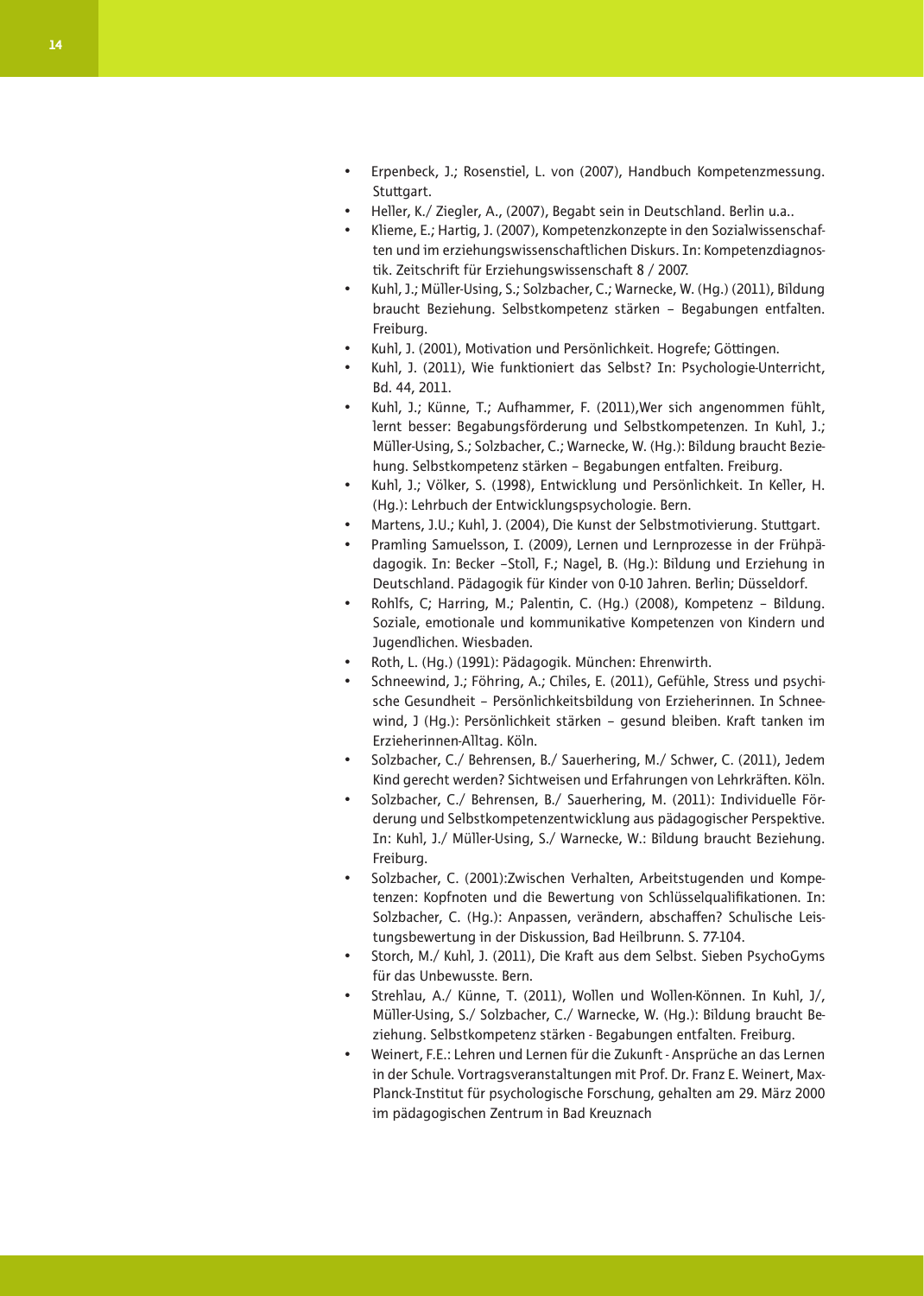### *Authors*



#### *Thomas Künne*

Dipl. Psych. Thomas Künne is training to become a therapist for children and young persons (behaviour therapy); scientific assistant with the Research Centre for the Promotion of Abilities. Present focus of activity and research: Diagnosis of self-competences in pre-school age, self-competences of attachment figures and the effect on the professional creation of relationships, the meaning of relationship within the framework of the development of abilities.

#### *Meike Sauerhering*



Meike Sauerhering MA, educational science / science of sports; first trained as kindergarten teacher; scientific assistant at the Research Centre for the Promotion of Abilities of the Institute for the Education and Development in Early Childhood of Lower Saxony (nifbe), with the focus on the promotion of self-competence and individual promotion.

#### *Impressum*

*V.iS.d.P.:* 

*Niedersächsisches Institut für frühkindliche Bildung und Entwicklung / Forschungsstelle Begabungsförderung Leitung: Prof. Dr. Claudia Solzbacher / Prof. Dr. Julius Kuhl*

*Translated by Dr. Annette Heinbokel*

*Osnabrück 2014*

*The Research Centre for Promotion of Abilities is part of the Institute for Education and Development in Early Childhood of Lower Saxony (nifbe), founded in 2007. It is chaired by Prof. Dr. Claudia Solzbacher (educational science) und Prof. Dr. Julius Kuhl (psychology).*

*The research centre works interdisciplinary and deals with questions of the promotion of abilities in elementary as well as primary education and approaches these ques-tions from the perspective of education science, psychology and social science. The present focuses of research are ability and relationship, self-competence and the de-velopment of self-competence as well as individual promotion. The methods of re-search comprise videography, quantitative techniques (questionnaires and on-line questioning to be analysed with SPSS), qualitative procedures (investigation with expert interviews, group discussions and other forms of personal interviews proced-ures of analysis along the analysis of content and grounded theory).*

*For more information see www.nifbe.de*